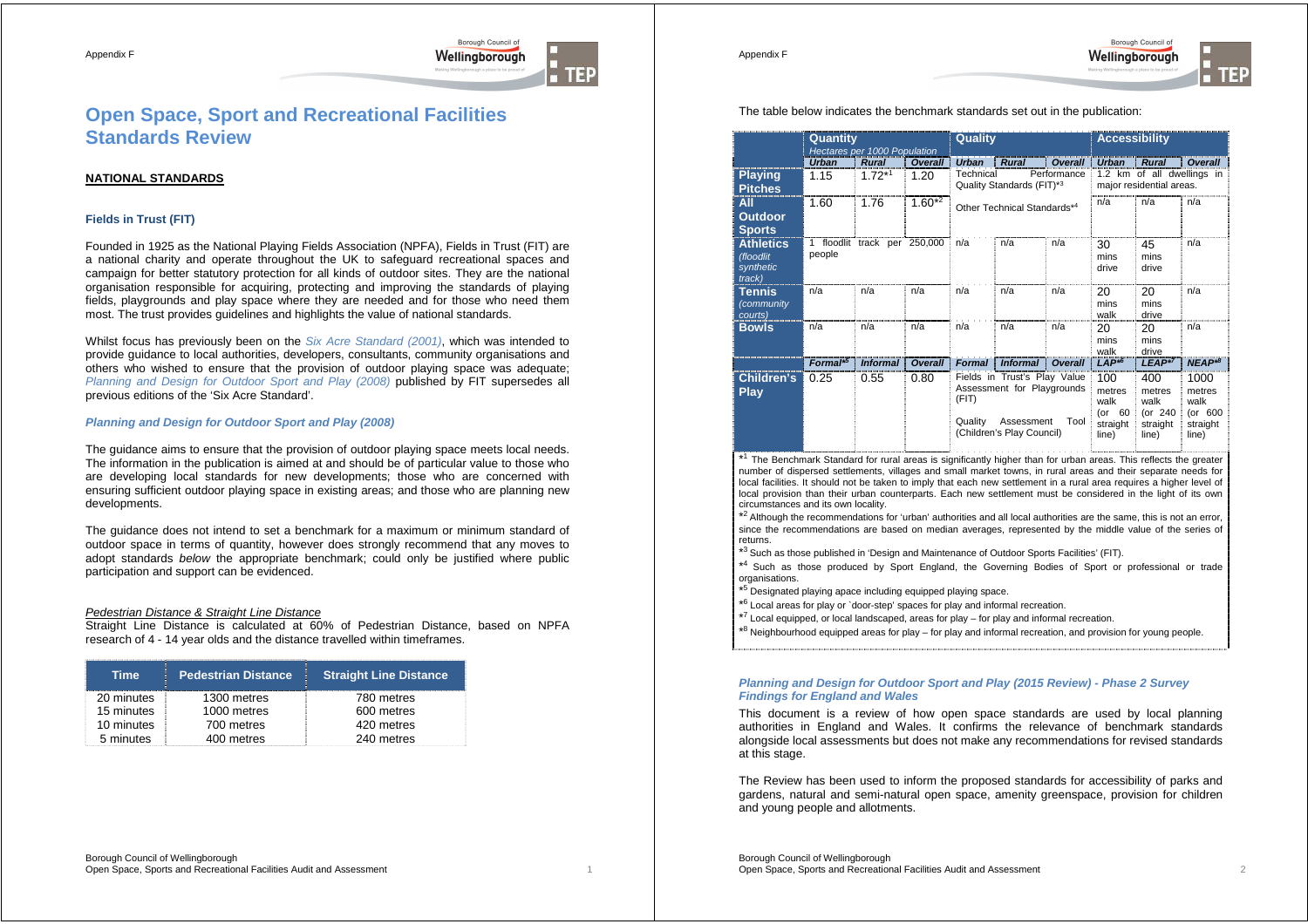Appendix F

The Review states that Neighbourhood Planning will be of ongoing relevance and the review of FIT standards will need to consider how this will be reflected in standards, for example incorporating the Local Green Space designation as advocated in the NPPF.

Borough Council of

Wellingborough

#### **Natural England**

Natural England works in partnership with local governments, developers, local communities and other stakeholders to ensure the natural environment is protected and wherever possible, enhanced.

Natural England is responsible for the designating and protecting Sites of Special Scientific Interest (SSSI's). The agency attempts to:

- Facilitate and encourage access to National Nature Reserves:
- Monitor and consider the effects of access on wildlife nationwide; and
- Stress the value of local sites and recommend local authorities form partnerships for the provision of local sites and SSSI's.

The following Natural England report considers green space guidance nationwide and the Accessible Natural Greenspace Standard (ANGSt).

#### **'Nature Nearby' Accessible Natural Greenspace Guidance (March 2010)**

The concept of Nature Nearby is one of providing inspiring green spaces with high quality access to the natural environment. This is achievable through the application of the three Natural England standards:

- An Accessibility and Quantity Standard to ensure equitable provision both close to home and within sustainable transport distances, i.e. Natural England's Accessible Natural Greenspace Standards (ANGSt);
- Service Standards for core services and facilities for each site type; and
- A national Quality Standard**,** i.e. The Green Flag Award scheme.

The Natural England Accessible Natural Greenspace Standards (ANGSt) recommend:

- That no person should live no more than 300m from their nearest area of natural green space of at least 2ha in size;
- That there should be at least once accessible 20ha site within 2km from home;
- $\blacksquare$  That there should be one accessible 100ha site within 5km of home;
- That there should be one accessible 500ha site within 10km of home; and
- **Provision of at least 1ha of Local Nature Reserve per 1,000 population.**

The standards provided were justified in the following ways:

- The importance of everyday contact with nature for well-being and quality of life;
- Everyone should be able to enjoy contact with nature, in safety, without having to make any special effort;
- In towns and cities, natural green space can play an important role in helping safeguard our national treasure of wildlife and geological features;
- Accessible natural green spaces provide everyone with an excellent chance to learn about nature and how to protect it; and
- Adequate provision of vegetated areas helps ensure urban areas function ecologically.

Appendix F



The three underlying principles of ANGSt are to improve access, naturalness and the connectivity of green spaces.

## **Woodland Trust**

The Woodland Trust has developed the Woodland Access Standard (WASt), which complements ANGSt. It recommends that everyone should have access to a woodland of at least 2 hectares within 500 metres of their home, and of at least 20 hectares within 4 kilometres.

#### **Green Flag Award Scheme**

The Green Flag Award Scheme is licenced to Keep Britain Tidy by The Department for Communities and Local Government (DCLG) who own the Scheme. Keep Britain Tidy is an environmental charity and anti-litter campaign for England.

The Green Flag Award Scheme is the benchmark for national standards for parks and green spaces in the UK. The aim of the scheme is to set a 'benchmark of excellence' for recreational green spaces and encourage others to achieve high environmental standards through partnership working. It rewards the best green spaces in the country. The Scheme was launched in 1996, with the first awards given in 1997 and it continues to provide the benchmark against which parks and green spaces are measured.

#### **National Society of Allotment and Leisure Gardeners**

The National Society of Allotment and Leisure Gardeners provide the following standards for allotments:

- 20 allotment plots per 1,000 households (or 20 allotments per 2,200 people where there are 2.2 people per house); or
- 1 allotment plot per 200 people.

With an average allotment plot of 250m² this equates to 0.125 ha per 1,000 population.

#### **LOCAL STRATEGIC STANDARDS**

#### **North Northamptonshire Strategic Sports Facilities Framework (final, May 2010)**

The Strategic Sports Facilities Framework arose from the need to agree a set of strategic sports facility priorities for the county of Northamptonshire as a whole. The Framework produces a set of sports facility priorities for North Northamptonshire; this document alongside a similar completed for the county of West Northamptonshire will fit together to provide a comprehensive set of priorities for the strategic facility provision across the county up to 2026.

The main aims of the document include the influencing of the Core Spatial Strategy review by providing an evidence base for improving sports facilities, informing Local Development Framework Documents, 'make the case' for sport and reflect the priorities set out in emerging Whole Sport Plans. It focuses on those facilities which are of strategic importance within North Northamptonshire. These are split by National, Regional, Strategic, Hub, Satellite and Local Facility Network.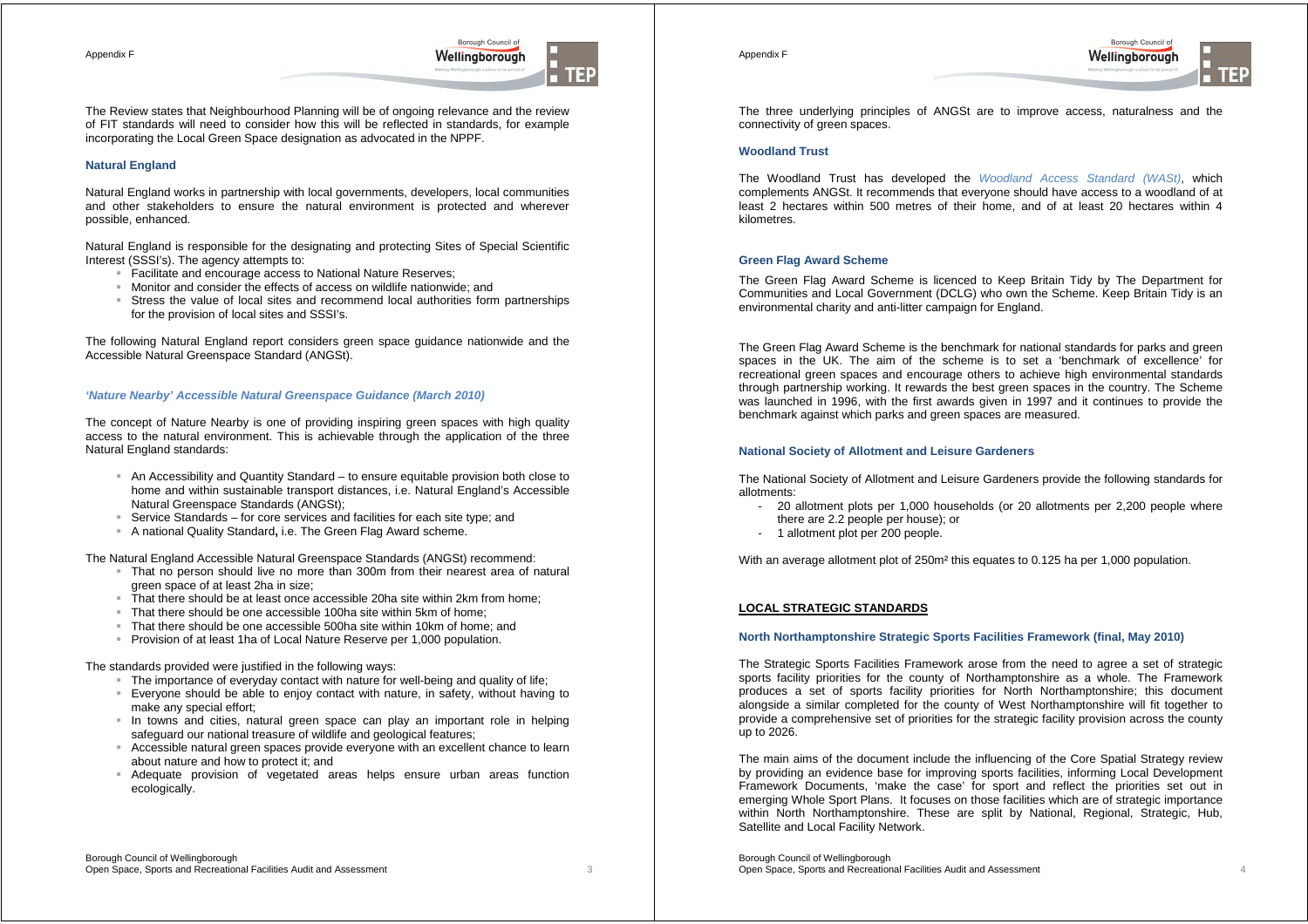Borough Council of Wellingborough

Appendix F



Sport England has given parameters for all Boroughs' sport provision and the calculations for Wellingborough are based on the assumption that the area should have the same level of provision per thousand head of population as the average for the East Midlands.

| East Midlands Average (2010 Report)   |                                             |                            |  |  |  |
|---------------------------------------|---------------------------------------------|----------------------------|--|--|--|
| <b>Facility Type</b>                  | Quantity<br>Hectares per 1000<br>Population | Unit                       |  |  |  |
| <b>Sports Halls</b>                   | 0.37                                        | <b>Badminton Courts</b>    |  |  |  |
| Swimming Pools                        | 13                                          | m <sup>2</sup> Water Space |  |  |  |
| <b>Synthetic Turf Pitches</b>         | 0.03                                        | Full size pitches          |  |  |  |
| Indoor Bowls                          | 0.06                                        | Rinks                      |  |  |  |
| Indoor Tennis                         | 0.02                                        | Courts                     |  |  |  |
| <b>Athletics Tracks</b>               | 0.06                                        | I anes                     |  |  |  |
| <b>Health and Fitness</b><br>Stations | 2.85                                        | <b>Stations</b>            |  |  |  |
| Gold Driving Ranges                   | 0.24                                        | Bays                       |  |  |  |
| <b>Badminton Courts</b>               | 0.37                                        | <b>Badminton Courts</b>    |  |  |  |

#### **North Northamptonshire Strategic Sports Facilities Framework (final, September 2014)**

The North Northamptonshire Strategic Sports Facilities Framework (2014) updates the April 2012 study to include revised population data and projections through to 2031 in line with housing levels set out in the emerging Joint Core Strategy document for North Northamptonshire, as shown in the table below.

|                       | Housing target<br>2011-31<br><b>Emerging JCS</b><br>2012 | Population growth<br>2011-31 (Edge<br>Analytics 2012) | <b>Housing target</b><br>2011-31<br>Pre-submission<br><b>JCS 2014</b> | Population growth<br>2011-31<br>(CCHPR 2013) |
|-----------------------|----------------------------------------------------------|-------------------------------------------------------|-----------------------------------------------------------------------|----------------------------------------------|
| Corby                 | 14.200                                                   | 32007                                                 | 14.200                                                                | 33610                                        |
| <b>East Northants</b> | 7.900                                                    | 11252                                                 | 8,400                                                                 | 13633                                        |
| Kettering             | 10.700                                                   | 18470                                                 | 10.400                                                                | 18863                                        |
| Wellingborough        | 7.700                                                    | 11053                                                 | 7.000                                                                 | 11925                                        |
| North Northants       | 40,500                                                   | 72782                                                 | 40,000                                                                | 78031                                        |

This document forms part of an evidence base for policies and proposals in Local and Neighbourhood Plans and their supporting Infrastructure Delivery Plans and aligns to policies set out in the NPPF.

Sport England has given parameters for all Boroughs' sport provision and the calculations for Wellingborough are based on the assumption that the area should have the same level of provision per thousand head of population as the average for the East Midlands. The East Midlands average figure is provided yearly by Sport England, so differs from year to year and shows a slight change from the 2010 study.

| <b>East Midlands Average (2014 Report)</b> |                                                          |                            |  |  |
|--------------------------------------------|----------------------------------------------------------|----------------------------|--|--|
| <b>Facility Type</b>                       | Quantity<br>Standard of provision per<br>1000 Population | Unit                       |  |  |
| <b>Sports Halls</b>                        | 0.37                                                     | <b>Badminton Courts</b>    |  |  |
| <b>Swimming Pools</b>                      | 13                                                       | m <sup>2</sup> Water Space |  |  |
| <b>Synthetic Turf Pitches</b>              | 0.04                                                     | Full size pitches          |  |  |
| <b>Indoor Bowls</b>                        | 0.06                                                     | <b>Rinks</b>               |  |  |
| <b>Indoor Tennis</b>                       | 0.02                                                     | Courts                     |  |  |
| Athletics Tracks                           | 0.04                                                     | Lanes                      |  |  |
| <b>Health and Fitness</b><br>Stations      | 2.85                                                     | <b>Stations</b>            |  |  |
| <b>Golf Driving Ranges</b>                 | 0.24                                                     | Bays                       |  |  |
| <b>Athletics Training Facility</b>         | 0.0023                                                   | Facility                   |  |  |
| <b>Closed Road Cycle</b><br>Track          | 0.0023                                                   | Facility                   |  |  |
| <b>Gymnastics Centre</b>                   | 0.0023                                                   | Facility                   |  |  |

#### **LOCAL STANDARDS**

## **Borough Council of Wellingborough: Planning for Open Spaces, Sport and Recreation (2005)**

The 2005 open space study and associated report for Wellingborough Borough Council was conducted by PMP in accordance with Planning Policy Guidance (PPG17) and its companion guide. The study involved a comprehensive review of existing work undertaken by the Council and assessed local needs through household questionnaires. Results of the questionnaire provided a baseline to set and apply local standards, and to provide an overall open space framework which guided the future management and designation of open spaces in the area whilst ensuring all local needs and aspirations were met.

The study also involved a green infrastructure assessment which identified the current (2005) provision and opportunities to improve the network. The main focus of the study was to:

Borough Council of Wellingborough Open Space, Sports and Recreational Facilities Audit and Assessment 6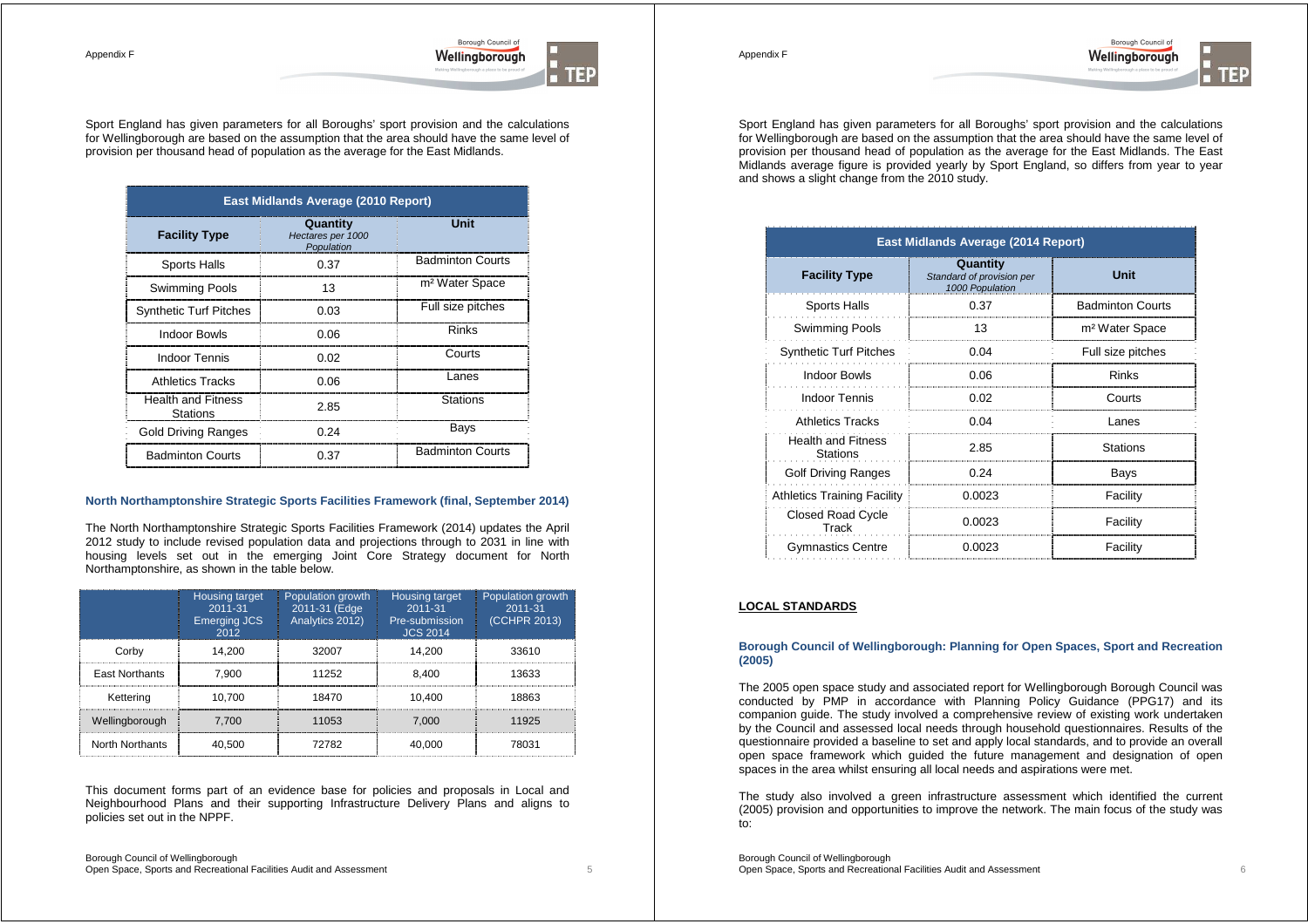

- Pull together existing work on open spaces in the borough of Wellingborough;
- Undertake consultation with local residents to assess local needs;
- Develop existing strategies further to provide local standards;
- Apply local standards to assess whether current provision meets the needs of Wellingborough:
- Develop a Green Infrastructure assessment for the town of Wellingborough ;
- Review and assess existing open space, sport and recreation planning policies and provide recommendations; and
- Provide recommendations for the future application of developer contributions.

Key findings of the study are under the headings of quantity, quality, accessibility and value.

## **Quantity**

Provision standards were determined from quantity analysis alongside consultations and surveys. Standards were developed for consideration and possible adoption by the council alongside PPG17.

| <b>PPG17 Typology</b>                           | <b>Quantity Provision Standard</b>                                                            |
|-------------------------------------------------|-----------------------------------------------------------------------------------------------|
| Parks and Public Gardens                        | 0.70ha per 1,000 population                                                                   |
| Natural and Semi-Natural<br>Space               | 1.80ha per 1,000 population (Urban)<br>0.38ha per 1,000 population (Rural)                    |
| <b>Amenity Green Space</b>                      | 1.60ha per 1,000 population (Urban)<br>0.50ha per 1,000 population (Rural)                    |
| Provision for Children &<br><b>Young People</b> | 0.625 play areas per 1,000 population (Urban)<br>0.50 play areas per 1,000 population (Rural) |
| <b>Outdoor Sports Facilities</b>                | 2.40ha per 1,000 population (Excluding golf courses)                                          |
| Allotments                                      | 0.38ha per 1,000 population (Urban)<br>1.30ha per 1,000 population (Rural)                    |
| Cemeteries and Churchyards                      | PPG17 suggests quantity standard not required due to the<br>nature of the typology.           |
| <b>Green Corridors</b>                          | PPG17 suggests that the setting of a quantitative standard<br>is not appropriate              |
| Civic Spaces                                    | PPG17 suggests that the setting of a quantitative standard<br>is not appropriate              |

## **Quality**

The study developed a quality vision for each typology based on local or national standards, current provision, and other local authority standards for appropriate comparison, site assessment and consultation on local needs.

#### **Accessibility**

Specific information gained from the household questionnaire provided specific information in assisting the establishment of distance thresholds and accessibility standards for each type of open space as defined by PPG17. The recommended distance thresholds for each typology are as follows:

| <b>Typology</b>                             | <b>Mode of Transport</b> | <b>Recommended</b><br><b>Travel Time</b> | <b>Estimated</b><br><b>Equivalent straight</b><br>line Distance |  |
|---------------------------------------------|--------------------------|------------------------------------------|-----------------------------------------------------------------|--|
| Parks and Public<br>Gardens                 | Walk                     | 15 mins                                  | 600m                                                            |  |
| Natural and Semi-<br><b>Natural Space</b>   | Walk                     | $15 - 20$ mins                           | 600m                                                            |  |
| <b>Amenity Green</b><br>Space               | Walk                     | 10 mins                                  | 420m                                                            |  |
| Provision for<br>Children & Young<br>People | Walk                     | 10 mins                                  | 420m                                                            |  |
| <b>Outdoor Sports</b><br><b>Facilities</b>  | Walk                     | 20 mins                                  | 780m                                                            |  |
| Allotments                                  | Walk                     | 15 mins                                  | 600m                                                            |  |
| Cemeteries and<br>Churchyards               |                          | No Standard Set                          |                                                                 |  |
| <b>Green Corridors</b>                      |                          | No Standard Set                          |                                                                 |  |
| Civic Spaces                                | No Standard Set          |                                          |                                                                 |  |

Borough Council of

Wellingborough

## **Borough Council of Wellingborough Sports Facilities Strategy (2008)**

In 2008 Nortoft Partnerships were commissioned by the Borough Council of Wellingborough to produce the Sports Facilities Strategy – The provision of built facilities for sport & recreation in the Borough. A robust assessment of the future need for built facilities for sport and recreation was undertaken in line with the brief as well as updating the previous Playing Pitch Strategy. Consultation with the local area included household surveys, Parish Council consultations, focus groups and clubs survey.

The study considered projected population growth up to 2021, and between 2021- 2026 the demand for sport & recreational facilities in line with these projected populations.

Key findings of the study include:

Appendix F

- The cost of new facilities proposed in the strategy to meet the needs of an increasing population and aspirations in relation to participation have been estimated and consideration given as to how they may be provided; and
- A summary of options for a range of new facilities, where they would be located, and what the facility would consist of.

The requirements to meet the key standard of sport facility provision per 1000 population are:

| <b>Facility</b>                        | <b>Unit of Provision</b> | <b>Provision per 1000</b> |  |
|----------------------------------------|--------------------------|---------------------------|--|
| Swimming pools                         | Water space              | 14 sa m                   |  |
| Sports halls (3+ badminton court size) | Badminton courts         | $0.28$ courts             |  |
| Synthetic turf pitch                   | Full size pitches        | 0.05 pitches              |  |